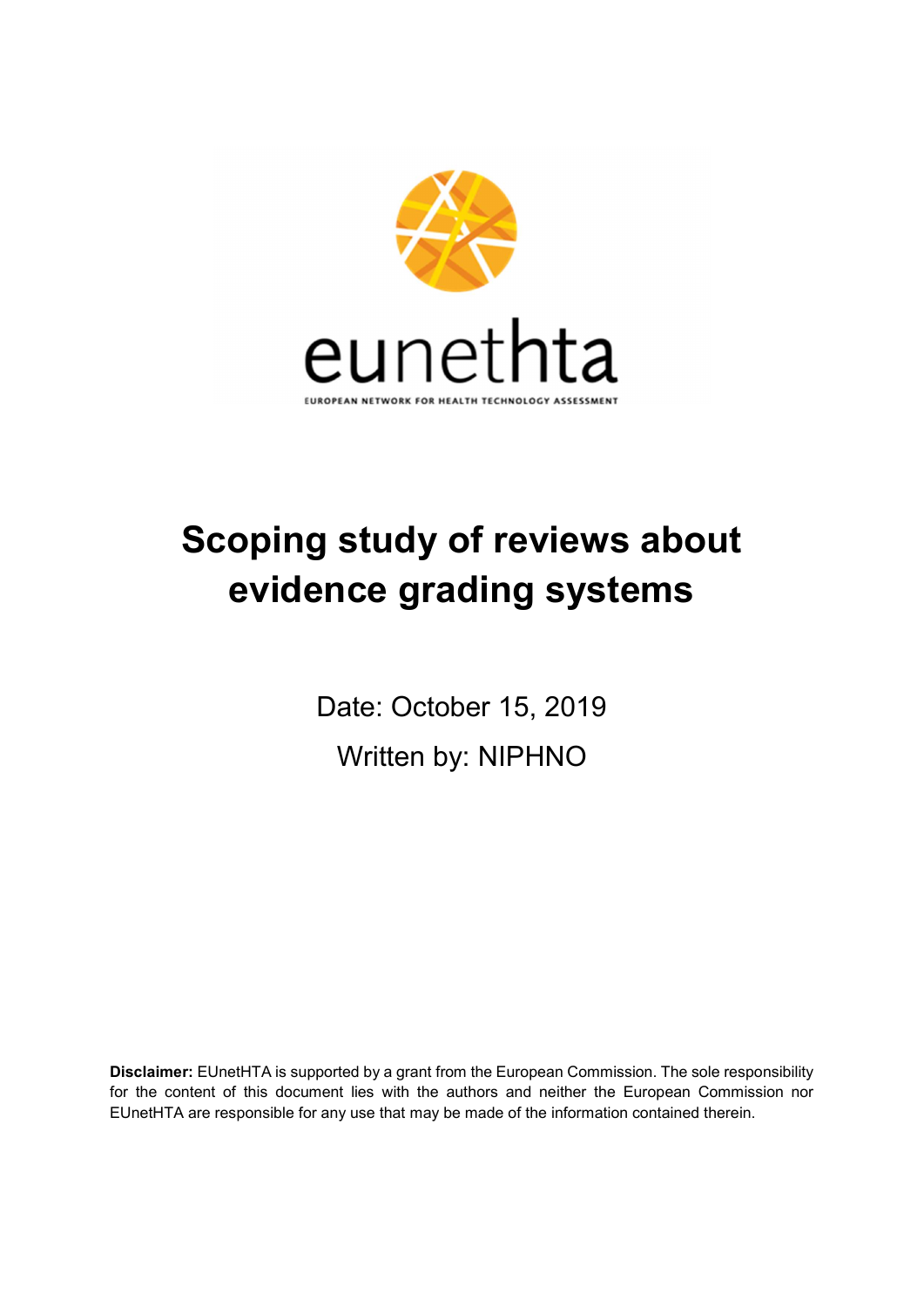# 1 Background

One aim of the EUnetHTA task Group for Common Phrases and GRADE (Grading of Recommendations Assessment, Development and Evaluation) is to formulate recommendations on the use or non-use of GRADE or other internationally adopted rating systems in Joint Assessments.

As a first step, this task group will examine existing evaluations of evidence grading systems. The task group will use these findings to inform the project plan. The findings will also be used as one of the elements to make recommendations upon the most appropriate evidence grading system for use within EUnetHTA.

The objective of this scoping study is to describe the breadth and key findings of reviews on evidence grading systems. This study does not aim to provide an in-depth analysis of individual pieces of research. Neither does this study aim to provide an overview of how the different evidence grading systems function.

# 2 Methods

As to provide timely information to the task group, this scoping study has a pragmatic nature. As opposed to a full systematic review, the search was not as comprehensive and the selection/extraction process was done by only one reviewer. Readers should use this report for internal EUnetHTA purposes only.

One reviewer (Stijn Van de Velde) searched PubMed for existing systematic reviews using the search terms (((((((certainty[ti] OR grading[ti] OR strength[ti] OR quality[ti]) AND evidence[ti])) OR ("grading system"[ti] OR "grading systems"[ti]))) AND ("Systematic Reviews as Topic"[Majr] OR "Practice Guidelines as Topic"[MAJR] OR "Review Literature as Topic"[MAJR] OR "Evidence-Based Practice"[MAJR]))). One reviewer (Sari Ormstad) also scanned the first 100 hits in Google Scholar to identify any reports that were not indexed in Pubmed. Here we used the following search terms ("grading system" or "grading systems" or ((certainty or strength or quality) and evidence) and review). We limited the search to studies that were published in the last 10 years (2009-2019).

We defined evidence grading systems as systems to assess the quality of the accumulated bodies of evidence and to communicate (un)certainty about the estimated effects of the evaluated interventions.[1] We excluded papers that focused only on the evaluation of risk of bias in individual studies. We only included papers that evaluated two or more evidence grading systems and excluded any primary studies (for example to collect empirical data based on head-to-head comparisons of two or more grading systems).

We extracted and synthesized information about strengths and weaknesses for evaluating the quality of evidence and information about actual usage of the systems. We did not extract information about the set-up for each system. Neither did we extract information related to characteristics for expressing strength of recommendations. This scoping review only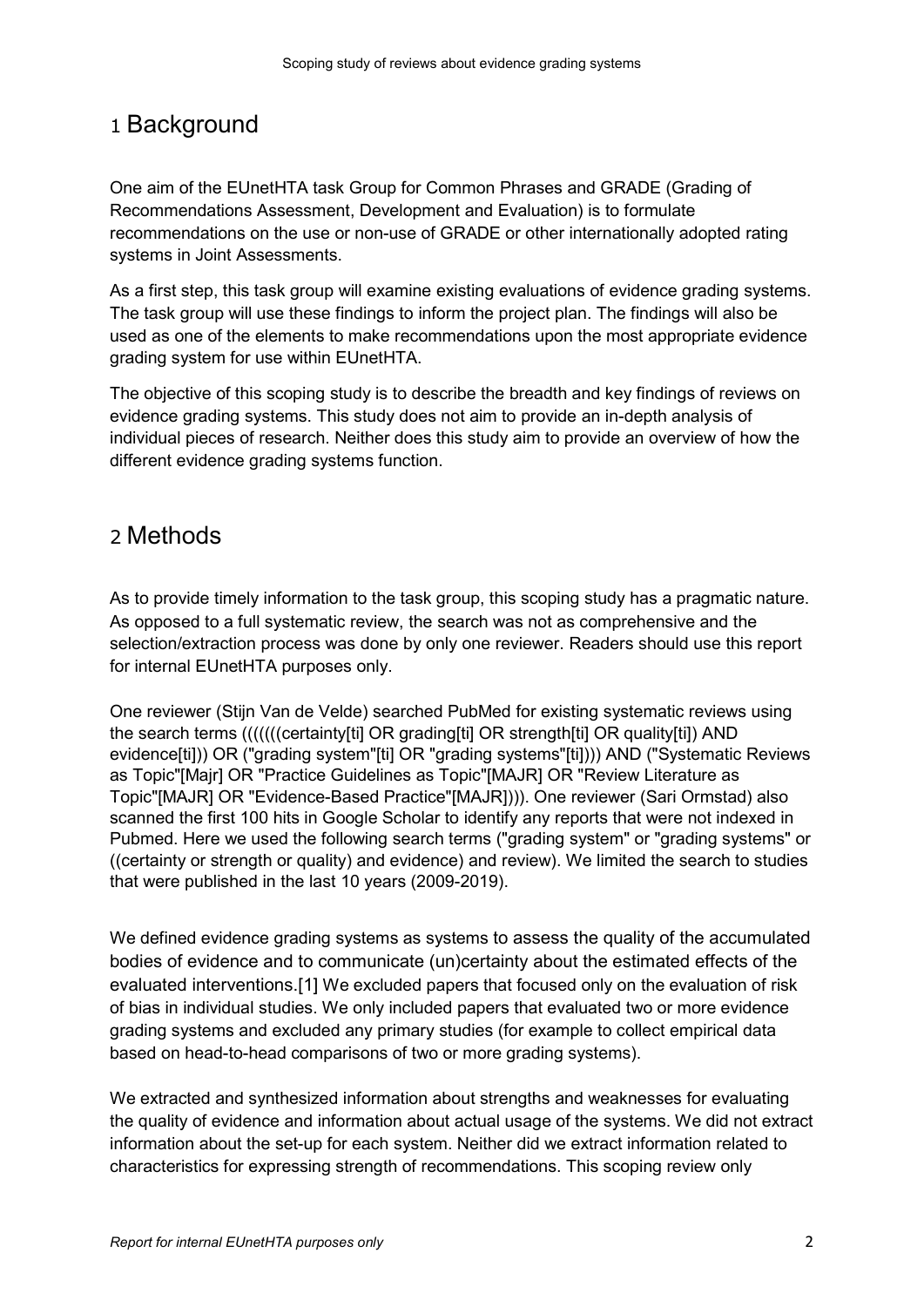extracted key information and readers are invited to read the full papers for further details. Findings were taken directly from the selected reports with only minor edits.

# 3 Results

# Overview of the included studies

# Corabian 2018[1]

Context: Report by the Institute of Health Economics to inform on the use of evidence grading systems when doing systematic reviews about safety and effectiveness of healthcare technologies.

# Definitions:

-Prominent evidence grading systems are defined here as those that are top-rated by published comprehensive systematic reviews of existing evidence grading systems for fully covering at least three of the evidence domains identified by experts in review methodology as important for grading the strength of a body of evidence: quality, quantity, and consistency.

-Generic grading systems are defined as those that are not deliberately focused on a specific clinical condition or healthcare technology or used to answer only specific research questions.

Methods: Use of published systematic reviews to identify prominent evidence grading systems; Screening of systematic reviews and HTAs published in 2014 to summarize which of the prominent evidence grading systems were used; Survey with INAHTA members about approaches taken; Evaluation of inter-rater reliability studies based on a systematic review of evaluation studies reporting on reproducibility of evidence grading systems when used by researchers.

### Questions:

#### Results:

| 1. What are the prominent<br>evidence grading systems?                                                                                                       | Based on appropriateness criteria for evidence grading<br>systems (i.e. "do the systems consider quality, quantity and<br>consistency of studies for a given question?"), the reviews by<br>AHRQ in 2002 and by CADTH in 2012 top rated 10 evidence<br>grading systems out of 60 systems in total. This included ICSI,<br>USPSTF, OCEBM, GRADE, SIGN50, NHMRC, Cochrane<br>handbook, and three other guidebooks. |
|--------------------------------------------------------------------------------------------------------------------------------------------------------------|------------------------------------------------------------------------------------------------------------------------------------------------------------------------------------------------------------------------------------------------------------------------------------------------------------------------------------------------------------------------------------------------------------------|
| 2. Which of the existing prominent<br>generic evidence grading systems<br>are used by researchers in<br>systematic review and HTA<br>organizations/agencies? | 1242 systematic reviews and HTA's were identified. 640 (52%)<br>systematic reviews and HTA's mentioned the use of prominent<br>evidence grading systems in 604 studies (GRADE n=547,<br>GRADE modified version n=45, NHMRC n=7, USPSTF n=5).<br>In 36 studies, GRADE was planned to be used but not applied<br>(authors judged that it was not feasible to use GRADE n=11,<br>empty review n=25).                |
|                                                                                                                                                              | Among 50 INAHTA members, 12 replied to the survey about<br>the use of evidence grading systems (GRADE n=7, modified<br>GRADE version n=1, other grading system n=2, no grading                                                                                                                                                                                                                                   |

system used n=3).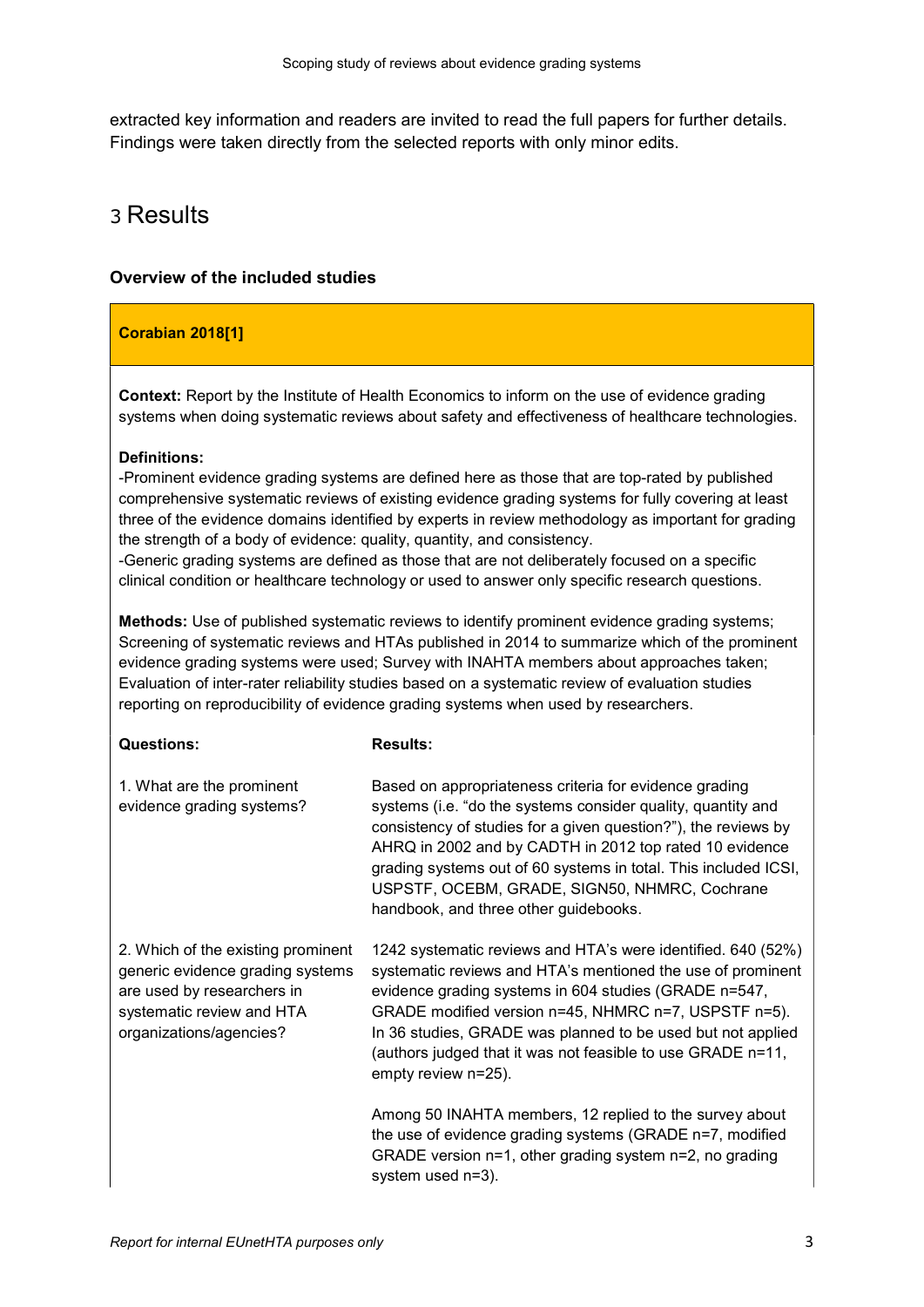3. What is the degree of agreement (consistency) among researchers who apply the same prominent system to the same body of evidence?

Three studies were selected that evaluated either GRADE or a modified version of GRADE. The inter-rater reliability estimates varied from slight to almost perfect agreement for the domain and overall quality of evidence scores.

Conclusions as formulated by the authors (extracts): Uptake of prominent evidence grading systems varies. GRADE and its modified versions is most commonly used. The evidence indicates that GRADE and its modified versions needs to be improved (guidance, new tools or modifications to existing tools) in order to obtain acceptable reliability scores. The reliability studies were based on older versions of GRADE when detailed guidance and supporting tools were not yet properly developed.

Irving 2017 [2]

Context: To analyse grading systems that are used to inform health policy and for the development of clinical practice guidelines, with focus on their use and potential for misuse.

Methods: A narrative review (snowball approach) of papers that reviewed grading instruments.

| <b>Questions:</b>                                                                                                                                                                                                                                                                                | <b>Results:</b>                                                                                                                                        |
|--------------------------------------------------------------------------------------------------------------------------------------------------------------------------------------------------------------------------------------------------------------------------------------------------|--------------------------------------------------------------------------------------------------------------------------------------------------------|
| What are the limitations of grading<br>systems for public health?                                                                                                                                                                                                                                | Few systems provide evidence of item validity or reliability of<br>use.                                                                                |
|                                                                                                                                                                                                                                                                                                  | There is poor concurrent validity and the use of different<br>instruments may lead to different conclusions and<br>recommendations.                    |
|                                                                                                                                                                                                                                                                                                  | Grading instruments may focus solely on scientific robustness<br>and not evaluate the external validity of findings.                                   |
|                                                                                                                                                                                                                                                                                                  | Grading systems may not be inherently logical when trading off<br>different elements against each other to establish the level of<br>quality.          |
|                                                                                                                                                                                                                                                                                                  | Grading systems are susceptible to subjectivity and their<br>grading guidelines may be interpreted differently by different<br>assessors.              |
|                                                                                                                                                                                                                                                                                                  | Instructions of grading systems may be inadequate or overly<br>complex.                                                                                |
|                                                                                                                                                                                                                                                                                                  | Grading systems may be biased towards RCTs. Even with the<br>ability to up/downgrade ratings, flawed RCTs may be rated<br>higher than strong non-RCTs. |
|                                                                                                                                                                                                                                                                                                  | There may be a lack of recognition of the large methodological<br>differences that fall under the non-RCT or "observational"<br>umbrella.              |
| Conclusions as formulated by the authors (extracts): Grading instruments are susceptible to<br>misuse because of their complexity, insufficient instructions, and their reliance on the traditional<br>evidence hierarchy that places RCT's at the apex irrespective of context. The majority of |                                                                                                                                                        |

instruments have not been validated, and of those that have been subjected to tests of reliability,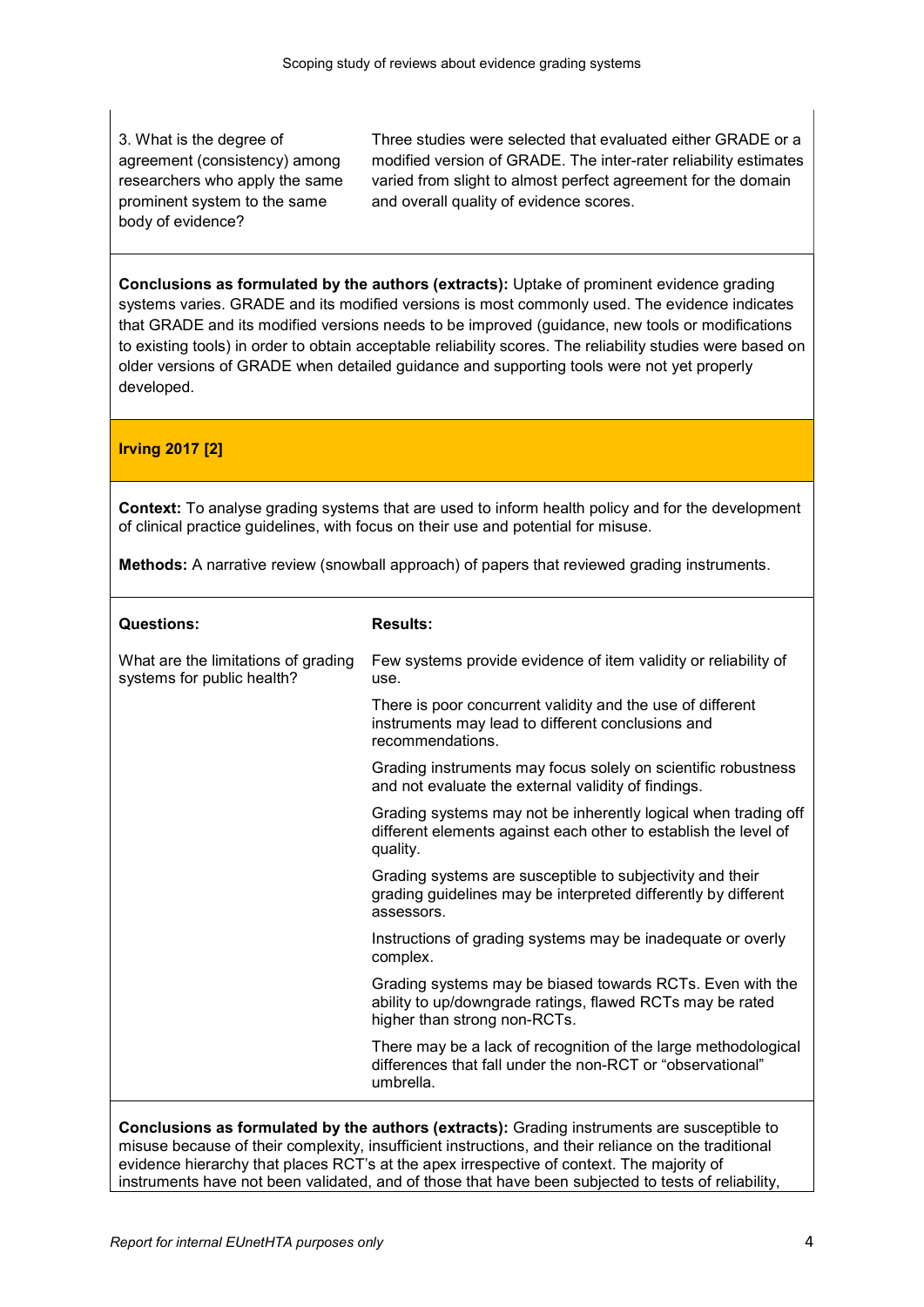the results have tended to be unfavourable. The consequences of inaccurate grading are serious. Rating of research also provides a possible avenue for public or parties with vested interests to misinterpret or misuse evidence grades. There is a need apply the most appropriate grading instrument to both the research question being asked and the type of evidence being used.

# Andreyeva 2012 [3]

Context: To analyse systems for grading evidence and recommendations created and currently used in other countries as to inform use or creation of similar grading systems in Russia.

Methods: Selection of grading systems from well-known international agencies for health technology assessment and organizations responsible for the production of clinical guidelines and elaboration of a comparative analysis based on the following criteria for assigning levels of evidence (quality, quantity and consistency of evidence). The covered systems include SIGN, OCEBM, GRADE, NICE, NHMRC.

| <b>Questions:</b><br>Comparative analysis of different<br>systems for grading evidence and<br>recommendations                  | <b>Results:</b><br>The main difference in grading evidence concerns the object<br>that is graded:<br>OCEBM: level of evidence is assigned to each<br>individual study, not intended for development of<br>clinical practice guidelines.<br>SIGN: a group of studies are assigned an overall level<br>of evidence<br>GRADE, NICE: level of evidence is assigned to pooled<br>evidence relating to each individual treatment outcome<br>from all studies. In GRADE the overall level of<br>evidence corresponds to the lowest level of evidence<br>among all critical and important outcomes (GRADE).<br>NHMRC: assesses pooled evidence in a number of<br>separate domains. This system lacks a clear distinction<br>between grading of evidence and grading of<br>recommendations. |
|--------------------------------------------------------------------------------------------------------------------------------|------------------------------------------------------------------------------------------------------------------------------------------------------------------------------------------------------------------------------------------------------------------------------------------------------------------------------------------------------------------------------------------------------------------------------------------------------------------------------------------------------------------------------------------------------------------------------------------------------------------------------------------------------------------------------------------------------------------------------------------------------------------------------------|
|                                                                                                                                | None of these systems completely eliminated the need for<br>judgments (often subjective) by expert members of the task<br>force. All the systems emphasize that every decision about the<br>level of evidence must be documented in detail.                                                                                                                                                                                                                                                                                                                                                                                                                                                                                                                                        |
| Prospects for implementing a<br>unified system for grading<br>evidence and recommendations<br>in Russia and in other countries | A uniform grading system would eliminate any confusion about<br>how to interpret and implement clinical guidelines, and would<br>make it impossible to "go fishing" for a grading system that<br>would assign the highest level of evidence and grade of<br>recommendation to a particular intervention.                                                                                                                                                                                                                                                                                                                                                                                                                                                                           |
|                                                                                                                                | The most important argument against a unified grading system<br>is doubt about the feasibility of having one adequate system<br>for the entire range of medical problems.                                                                                                                                                                                                                                                                                                                                                                                                                                                                                                                                                                                                          |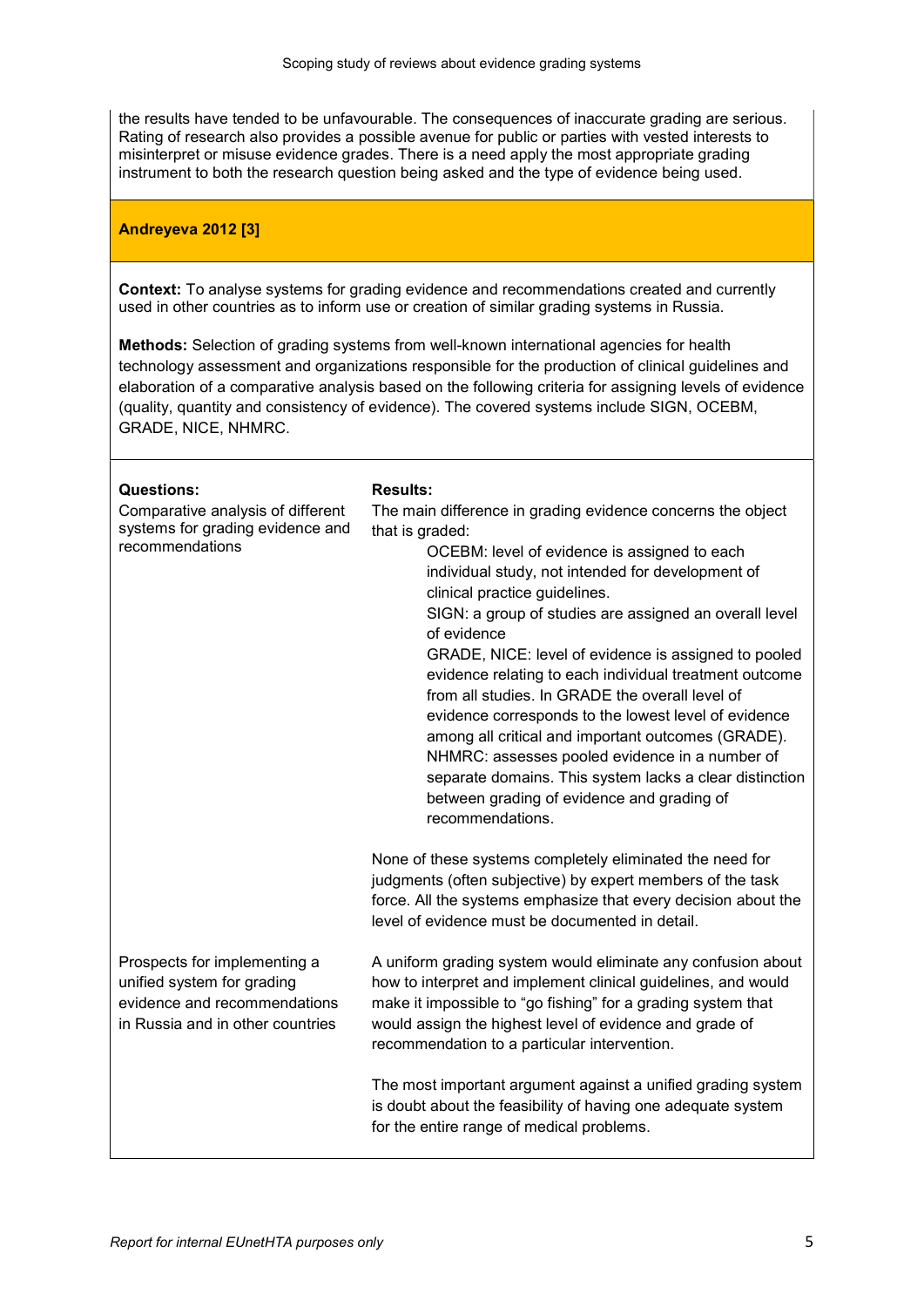A growing number of international organizations are switching to GRADE. It is not clear whether GRADE will emerge as the new standard.

Conclusions as formulated by the authors (extracts): No specific conclusions extracted.

### Gopalakrishna 2013 [4]

Context: To make an inventory of evidence grading systems for medical tests and to compare the methods in each of these systems. The objective of this review was not to make an analytical appraisal of the different grading systems available within the context of guideline development.

Methods: Review and description of systems that included a 'levels of evidence' and 'strength of recommendations' table.

| <b>Questions:</b>                                                                                                                       | <b>Results:</b>                                                                                                                              |
|-----------------------------------------------------------------------------------------------------------------------------------------|----------------------------------------------------------------------------------------------------------------------------------------------|
| 1. Which evidence-grading<br>systems for medical tests exist?                                                                           | We identified 12 eligible evidence grading systems that could<br>be used by guideline developers to develop guidelines for<br>medical tests. |
| 2. Which methodological and<br>process criteria (23 items that are<br>derived from the AGREE<br>checklist) does each system<br>address? | The EGAPP, USPSTF, NICE, GRADE, and NHMRC systems<br>addressed more items than the other grading systems.                                    |

Conclusions as formulated by the authors (extracts): Five systems for grading evidence about medical tests in guideline development addressed to differing degrees of explicitness the need for and appraisal of different bodies of evidence, the linking of such evidence, and its translation into recommendations. At present, no one system addressed the full complexity of gathering, assessing and linking different bodies of evidence.

### Bai et al, 2012 [5]

Context: To identify appropriate evidence grading systems for use by CADTH.

Definitions: An appropriate evidence grading system was defined as a system that is most feasible and efficient for CADTH work.

Methods: Update of the AHRQ 2002 report, appraisal of the identified systems, expert consultation and collection of stakeholder input. The systems were appraised on the domains: quality (concept of validity), quantity (number of studies and subjects included in those studies), and consistency (extent to which findings are similar between different studies on the same topic).

Questions: Results: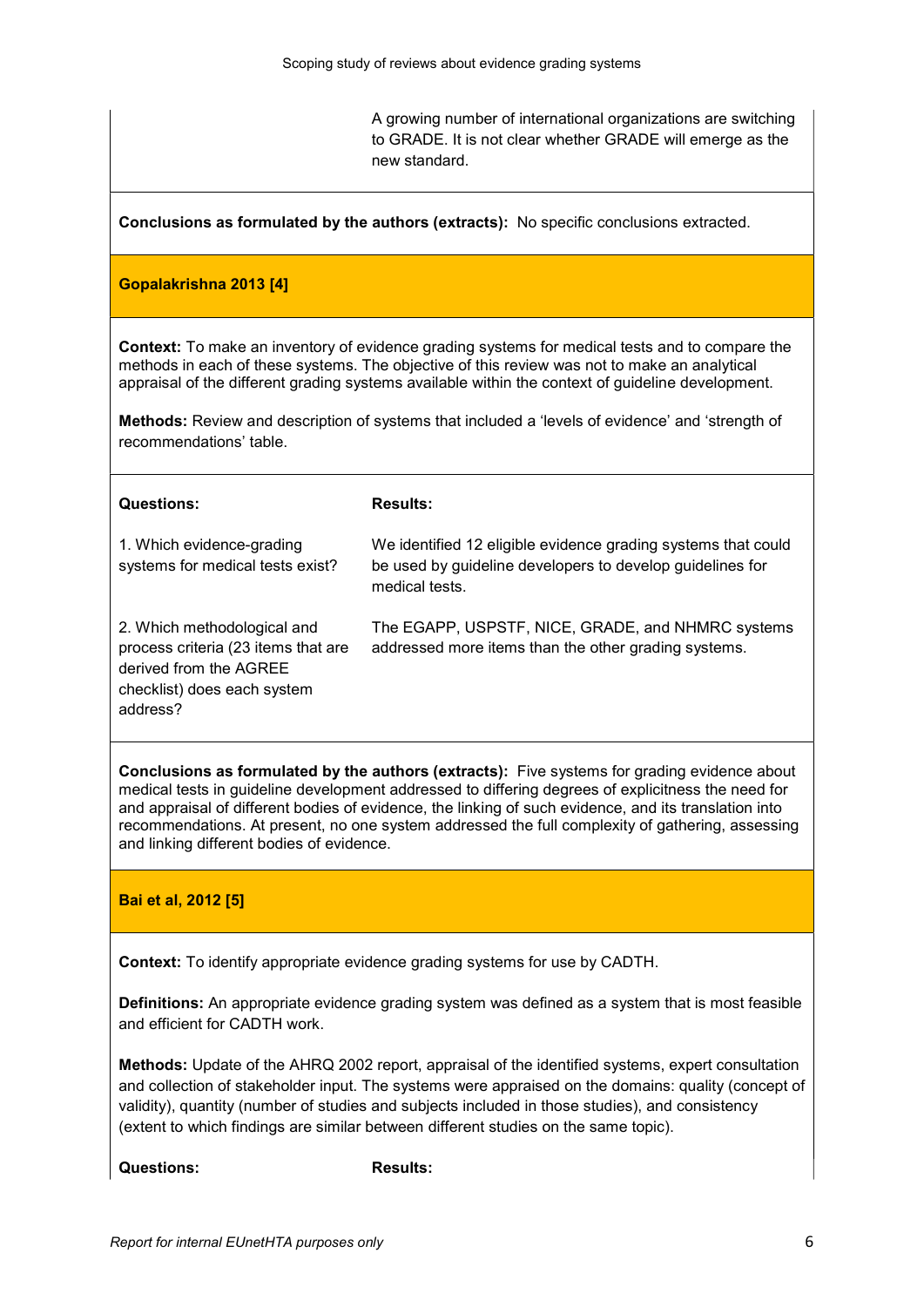What is the most appropriate quality assessment tool for grading evidence?

The authors identified 60 grading systems and assessed them according to predefined criteria. Six systems received topscores and were further assessed by nine experts. The GRADE system was identified as the most preferred system.

Although the grading system of SIGN 50 also received a high score, GRADE was selected because: more international recognition, better match with needs of the COMPUS expert committee to make optimal drug use recommendations, more focus on relevant/critical outcomes (while also considering other outcomes in the decision process), financial costs, and factors in the lowest quality studies in the decision process, continuous improvement of grading system.

Conclusions as formulated by the authors (extracts): GRADE was selected as the most appropriate evidence grading system. Applying quality assessment instruments and evidence grading systems systematically and consistently can make our evaluations more transparent, and thus, can help reviewers, expert panels, or government agencies more effectively translate evidence into more comprehensive, reliable, and practical recommendations.

# Steelman 2011 [6]

Context: To identify the most applicable rating method for perioperative nursing practice, evaluate the reliability of this method, and identify barriers and facilitators to adoption of this method for AORN recommendations.

Methods: A literature search to find systematic evaluations of methods of rating scientific evidence, expanded to include rating methods with which the task force members had positive professional experience. The AHRQ appropriateness criteria for evidence grading systems (quality, quantity, consistency) were used as selection criteria. Selected systems were evaluated on ease of application, ease of teaching to others, understandability, credibility, applicability to non-RCTs. The reliability and determinants for adoption were only evaluated for the rating system that scored best on the five previously listed criteria.

| <b>Questions:</b>                                                                  | <b>Results:</b>                                                                                                                                                                                                |
|------------------------------------------------------------------------------------|----------------------------------------------------------------------------------------------------------------------------------------------------------------------------------------------------------------|
| 1. Which systems are available<br>that match the AHRQ<br>appropriateness criteria? | The authors identified 46 systems and 10 systems met the<br>three criteria.                                                                                                                                    |
| 2. What is the applicability of the<br>selected systems?                           | ASPAN, OCEBM, GRADE, ONS, USPSTF scored better on<br>one or more of the criteria. ONS was the system that scored<br>best overall. GRADE scored best on credibility and lowest on<br>applicability to non-RCTs. |
|                                                                                    | Reliability was further evaluated for the ONS system only.                                                                                                                                                     |
| 3. What is the reliability of the<br>most applicable system?                       |                                                                                                                                                                                                                |
| 4. What are the determinants for<br>adoption for the most applicable<br>system?    | Determinants were further evaluated for the ONS system only.                                                                                                                                                   |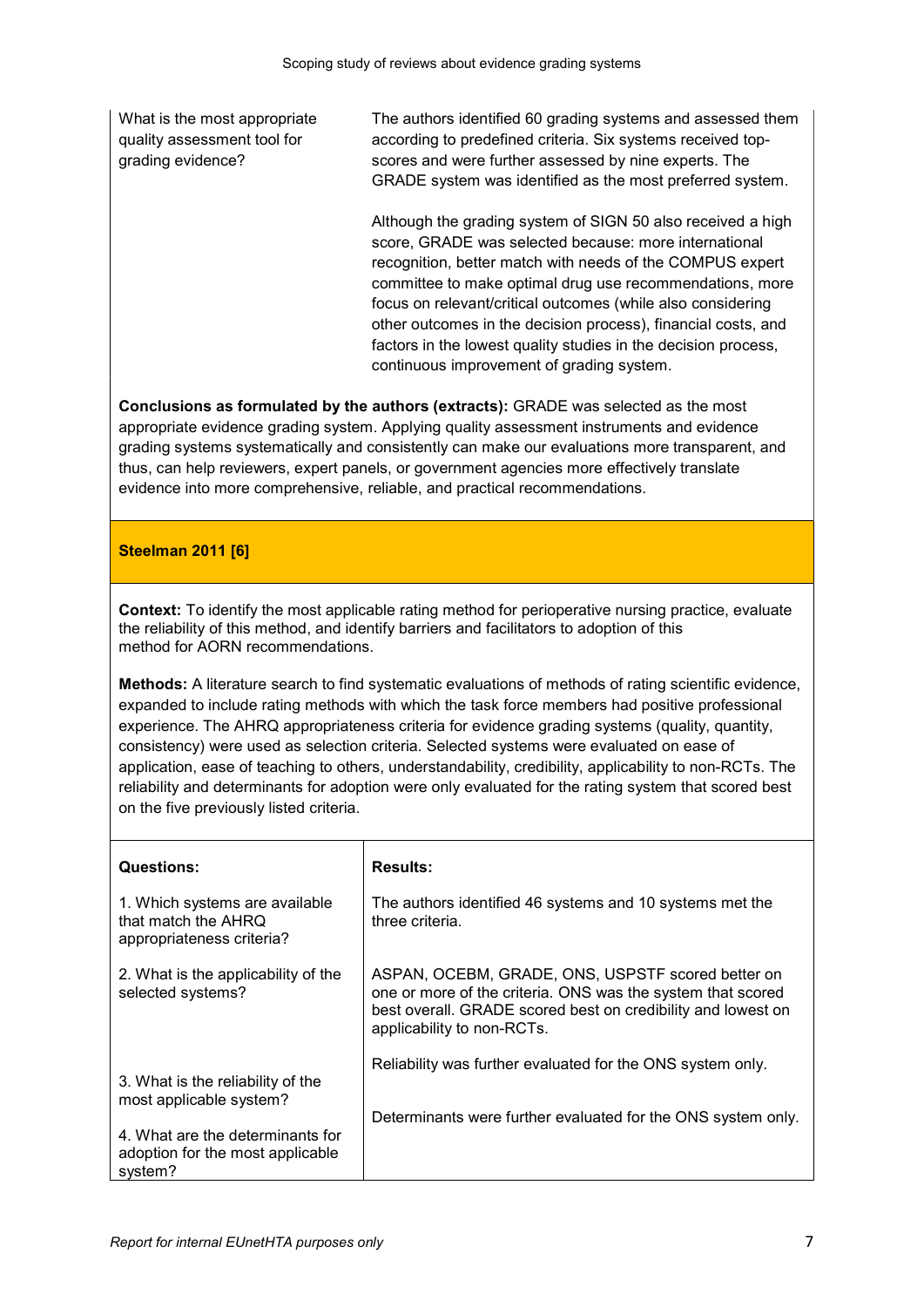Conclusions as formulated by the authors (extracts): However, selection of an evidence-rating method is only the first step. An implementation plan will be developed to achieve integration of evidence rating into AORN documents. This plan should address education of those who will implement the new process as well as the end users of AORN documents. Resources must be allocated to provide the time to evaluate the quality of individual studies as well as to rate the collective evidence that supports AORN recommendations.

# Baker 2010 [7]

Context: Appraisal of grading systems for use within the development of clinical practice guidelines.

Methods: A group of experts appraised a selected number of grading systems, i.e. SIGN50 (because of its established use by societies and the familiarity of guideline development groups with the system), GRADE (because of its methodological rigour and the extensive resources used to produce its appraisal system), GATE (due to its simplicity and clarity, and its ability to be used to critically appraise different types of studies) and NSF-LTC (due to its ability to offer a real alternative to SIGN and GRADE through its holistic interpretation of medical research; it also aims at a new approach to critically appraising RCT, non-RCT and qualitative studies as well as expert opinion).

| <b>Questions:</b>              | <b>Results:</b>                                        |
|--------------------------------|--------------------------------------------------------|
|                                |                                                        |
| 1. What is the suggested       | Therapy: SIGN or GRADE                                 |
| appraisal system for different | Diagnosis: GRADE or NSF-LTC                            |
| research fields?               | Screening: GRADE or NSF-LTC                            |
|                                | Prognosis: NSF-LTC                                     |
|                                | <b>Causation: GRADE</b>                                |
|                                | Psychometric studies: NSF-LTC                          |
|                                | Qualitative studies: NSF-LTC                           |
|                                |                                                        |
| 2. What are the strengths and  | <b>GRADE</b>                                           |
| weaknesses for each system?    | Strengths: established system, robust appraisal        |
|                                | system, allows the assessment of a number of           |
|                                | variables, appraisal focus is on RCT's, More robust at |
|                                | appraising observational studies than SIGN;            |
|                                | emphasizes explicit judgements to increase             |
|                                | transparency                                           |
|                                | Weaknesses: Classifies study types by hierarchy,       |
|                                | training is required, weak on case reports             |
|                                | <b>SIGN</b>                                            |
|                                | Strengths: established system, appraisal focus is on   |
|                                | RCT's                                                  |
|                                |                                                        |
|                                | Weaknesses: training is required                       |
|                                | NSF-LTC                                                |
|                                | Strengths: Easy to use; flexible, acknowledges         |
|                                | qualitative studies and expert opinion                 |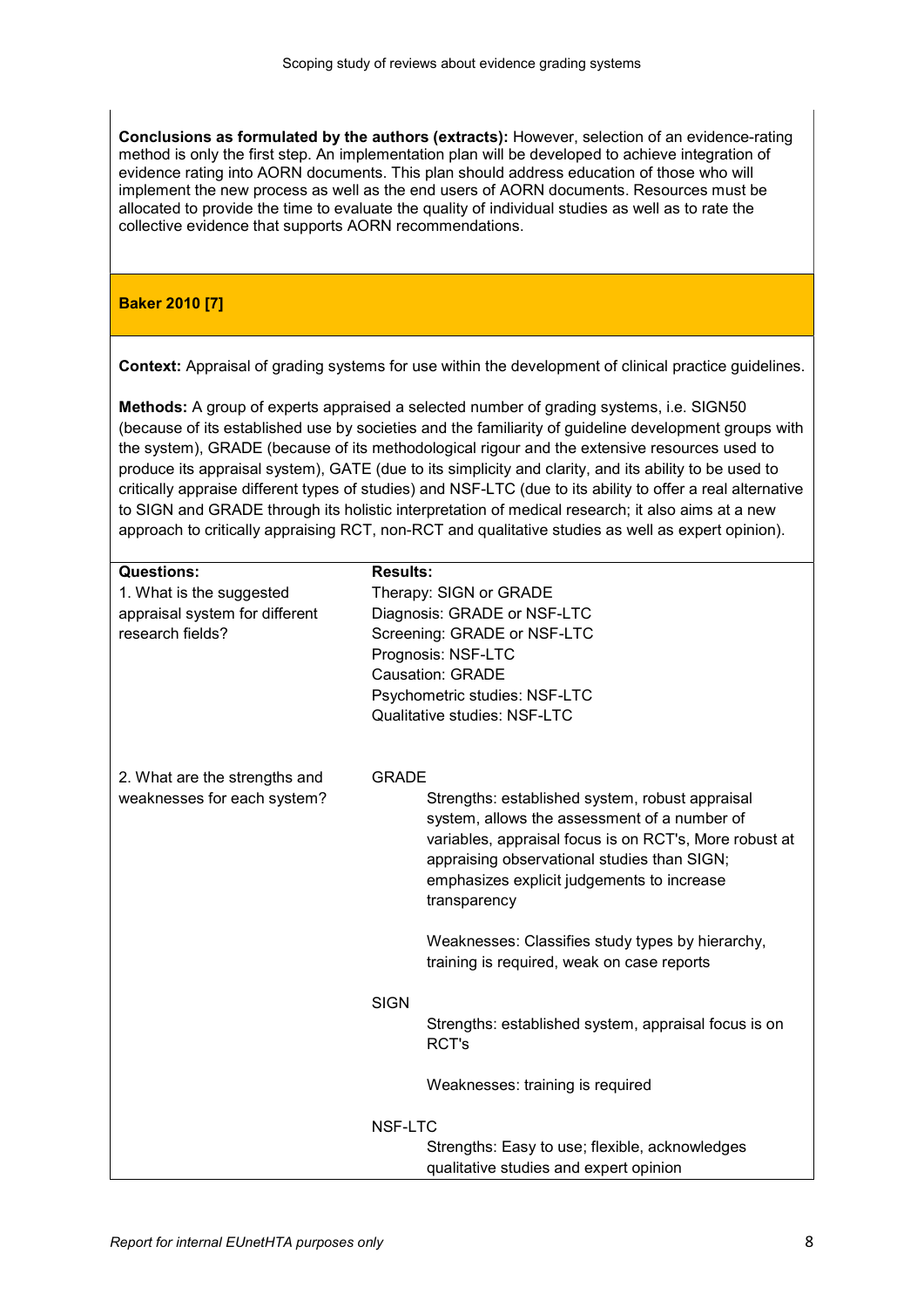Weaknesses: fewer variables assessed, does not explicitly take into account confounding and size of effect, places expert opinion on equal status to other studies

### GATE

Strengths: Excellent for teaching critical appraisal of papers

Weaknesses: does not assign a grade to papers or recommendations and therefore its use in guideline development is limited

Conclusions as formulated by the authors (extracts): The decision on which grading system should be used for specialist society guidelines depends on the research area to which the guideline questions pertain. If the research field and study designs for a guideline are largely homogenous, then one system needs only be used. If, as is often the case, the study designs are heterogeneous, the specialist society will need to carefully consider the options for critical appraisal systems. While it is possible to consider using differing appraisal systems for different study designs, this is likely to be confusing and impractical in reality. Specialist societies would be better advised to select the one that will most effectively address the predominant type of study design being appraised.

# Owens 2010 [8]

Context: To establish guidance on grading strength of evidence for the EPC program of the US AHRQ.

Methods: Review of authoritative grading systems, identification of domains and methods that should be considered when grading bodies of evidence, public consultation and discussion with GRADE working group.

| <b>Questions:</b>                                                                                                             | <b>Results:</b>                                                                                                                                                                                                                                                                                                                                             |
|-------------------------------------------------------------------------------------------------------------------------------|-------------------------------------------------------------------------------------------------------------------------------------------------------------------------------------------------------------------------------------------------------------------------------------------------------------------------------------------------------------|
| What are the domains and<br>methods that should be<br>considered when grading bodies<br>of evidence in systematic<br>reviews? | Grading bodies of evidence in systematic reviews requires<br>assessment of four domains: risk of bias, consistency,<br>directness, and precision. Additional domains to be used when<br>appropriate include dose-response association, presence of<br>confounders that would diminish an observed effect, strength<br>of association, and publication bias. |
| How should EPC staff apply the<br>selected grading system?                                                                    | The EPC program uses a modified version of GRADE, which is<br>further described in the paper.                                                                                                                                                                                                                                                               |

Conclusions as formulated by the authors (extracts): No specific conclusions extracted.

Faggion 2010 [9]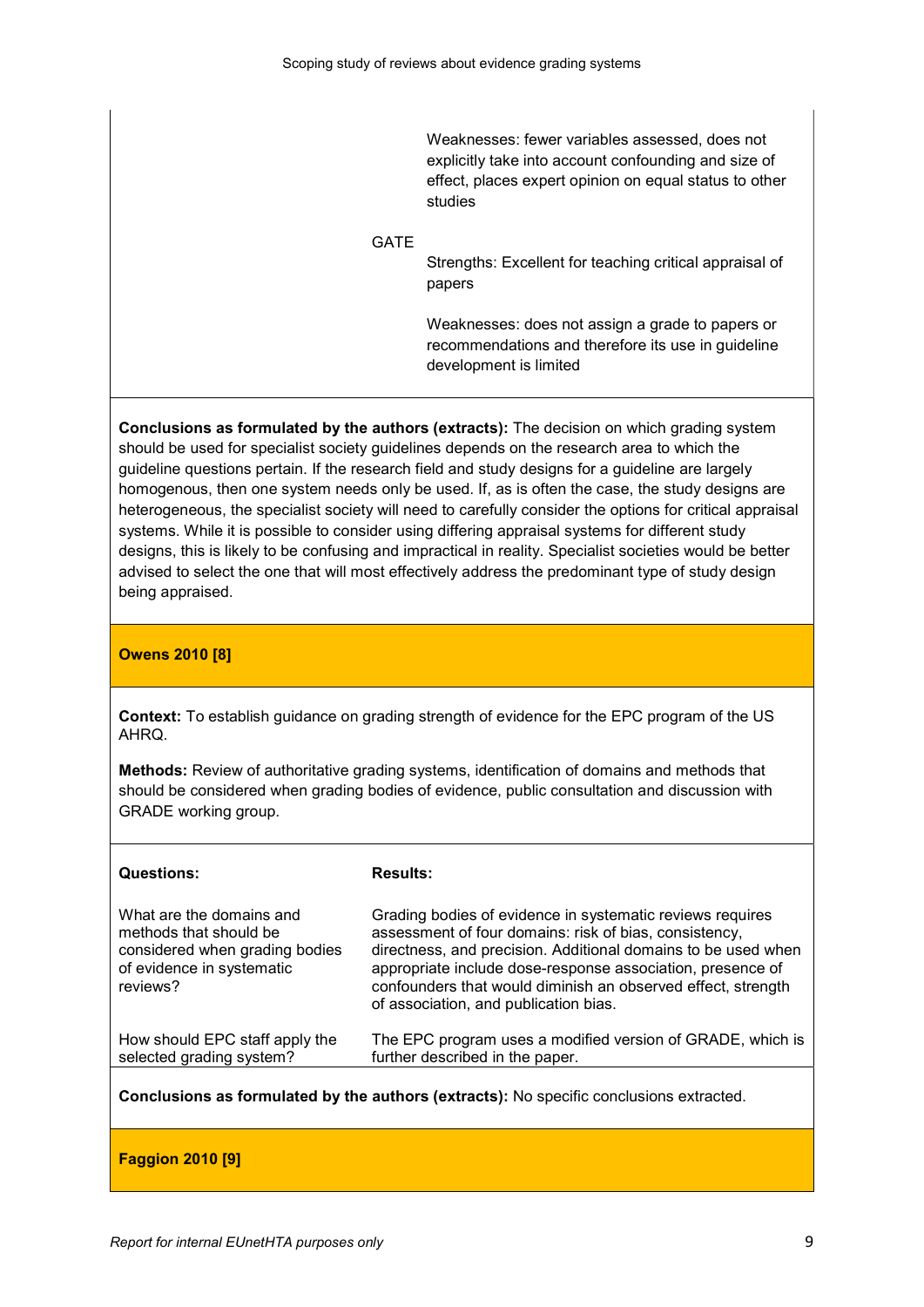Context: To critically describe and evaluate two prominent approaches that might be used to grade levels of evidence and the strength of recommendations in clinical dentistry.

Methods: Selection and appraisal of two grading systems (i.e. GRADE, SORT) based on the following criteria: Separation of grades of recommendations from quality of evidence, Simplicity and transparency of use, Explicit methodology, Consistent with general trends in grading systems, Explicit approach to different levels of evidence for different outcomes

| <b>Questions:</b>                                        | <b>Results:</b>                                                                                                                                                                                                                                                                                                                                                                                                         |
|----------------------------------------------------------|-------------------------------------------------------------------------------------------------------------------------------------------------------------------------------------------------------------------------------------------------------------------------------------------------------------------------------------------------------------------------------------------------------------------------|
| What are the strengths and<br>weaknesses of each system? | Both systems seem to fulfil the criteria for an optimum grading<br>system for clinicians                                                                                                                                                                                                                                                                                                                                |
|                                                          | GRADE: can offer a more robust picture of the grade<br>of current evidence because the quality of evidence is<br>not only dependent on study design, However,<br>clinicians (mainly new professionals) might initially face<br>difficulties in using the system, because a good<br>understanding of weighting all factors when grading<br>evidence is necessary.                                                        |
|                                                          | SORT: The main criteria for determining the level of<br>evidence and the strength of a recommendation (type<br>of evidence – disease or patient-oriented) might<br>facilitate use of this system in clinical dentistry.<br>Currently, most evidence on dental treatments is<br>disease-oriented and determination of the weakest<br>grades (evidence level C, recommendation C) by the<br>clinician is straightforward. |

Conclusions as formulated by the authors (extracts): no specific conclusions extracted.

# Ali 2009 [10]

Context: Study ordered by the New Zealand Ministry of Health as to help determine weighting or scoring that should be placed on results of an analysis when making a funding decision. The study was conducted by the Health Services Assessment Collaboration.

Methods: Briefing report based on a systematic search strategy. No systematic review methods were applied for other steps in the report.

#### Questions:

#### Results:

1. Which are the most commonly used tools for grading of evidence in New Zealand? The New Zealand Guidelines Group uses a self-created evidence grading system that is described in their handbook.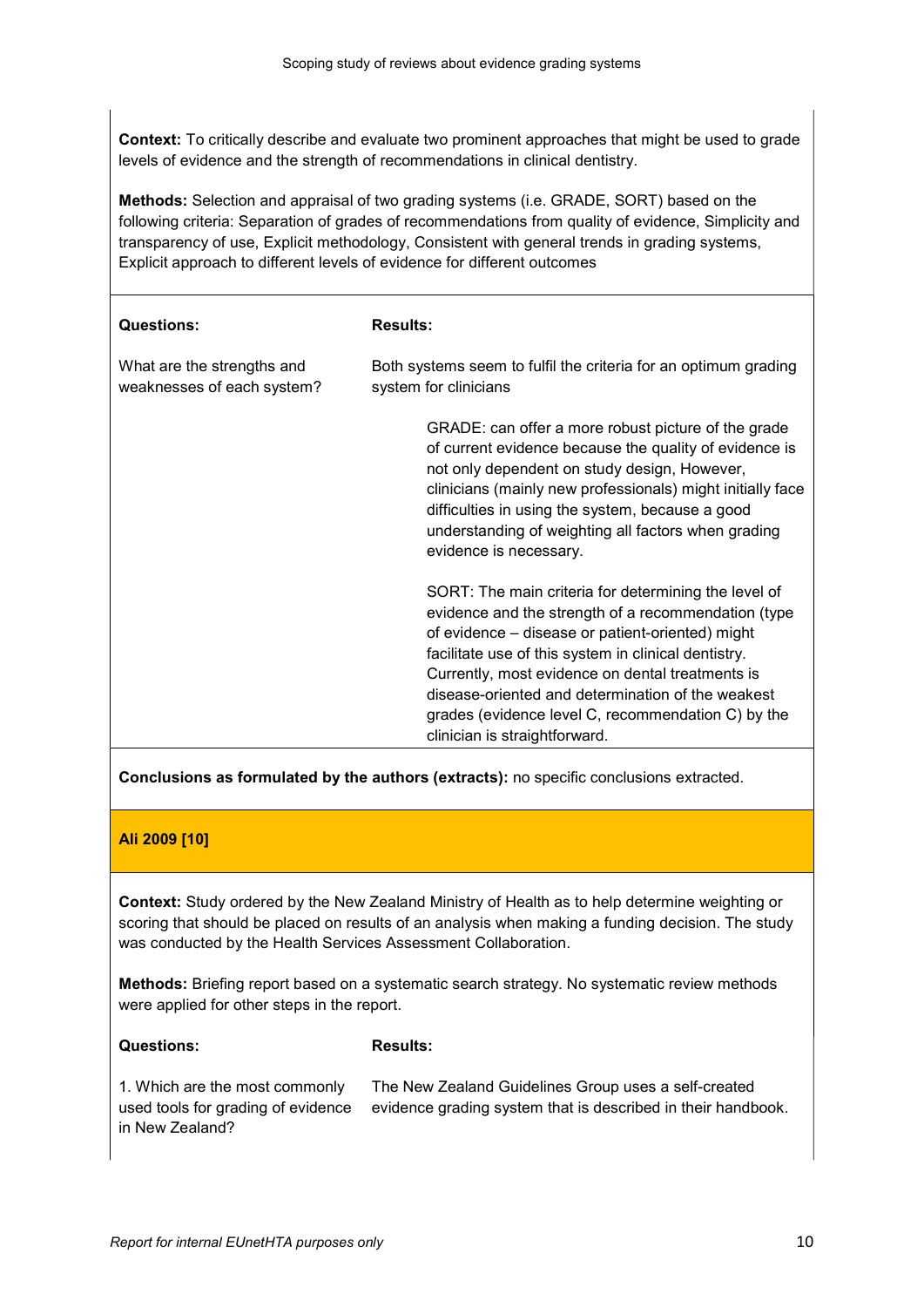| 2. What are the most commonly<br>used tools internationally as |              | The report refers to the following publications                                                                                                                                                                                                                                                                                                                                                                                                                                                                                                                                                                                                |
|----------------------------------------------------------------|--------------|------------------------------------------------------------------------------------------------------------------------------------------------------------------------------------------------------------------------------------------------------------------------------------------------------------------------------------------------------------------------------------------------------------------------------------------------------------------------------------------------------------------------------------------------------------------------------------------------------------------------------------------------|
| reported by literature?                                        | above)       | -First results of the CADTH study (Bai 2012, summarized                                                                                                                                                                                                                                                                                                                                                                                                                                                                                                                                                                                        |
|                                                                |              | -Results of an appraisal of evidence grading systems by SIGN<br>(Baker 2010, summarized above).                                                                                                                                                                                                                                                                                                                                                                                                                                                                                                                                                |
|                                                                | systems:     | -A study by Palda et al from 2007 that compared three                                                                                                                                                                                                                                                                                                                                                                                                                                                                                                                                                                                          |
|                                                                | <b>GRADE</b> | Strengths: Working group is an international<br>collaboration interested in developing a<br>common grading system to address limitations and<br>draw on strengths of existing systems.<br>System sequentially assesses quality of evidence,<br>balance between risks and benefits, and judgment<br>about the strength of recommendations.<br>Weaknesses: Application is complicated, Developers                                                                                                                                                                                                                                                |
|                                                                |              | use formulaic approaches to global judgments about<br>evidence.                                                                                                                                                                                                                                                                                                                                                                                                                                                                                                                                                                                |
|                                                                | <b>SIGN</b>  | Strengths: Represents a collaboration to improve the<br>quality of health care for patients in Scotland by<br>reducing variation in practice and outcomes, through<br>the development and dissemination of national clinical<br>guidelines. Levels of evidence depend on type and<br>quality of study design. "Considered judgment" forms<br>are used to help guideline development if decisions<br>must be made according to experience as well as<br>knowledge of evidence and underlying methods; forms<br>address quantity, quality and consistency of evidence,<br>generalisability of study findings, directness and<br>clinical impact. |
|                                                                |              | Weaknesses: System lacks transparency; no rationale<br>provided to clarify which factors are weighted more<br>heavily for any particular recommendation. Use of<br>numbers and letters may not be intuitive.                                                                                                                                                                                                                                                                                                                                                                                                                                   |
|                                                                | <b>SORT</b>  | Strengths: Developed by the US family medicine and                                                                                                                                                                                                                                                                                                                                                                                                                                                                                                                                                                                             |

primary care journals and the Family Practice Inquiries Network to address the need for a single consistently applied taxonomy of evidence. Emphasizes patientoriented outcomes.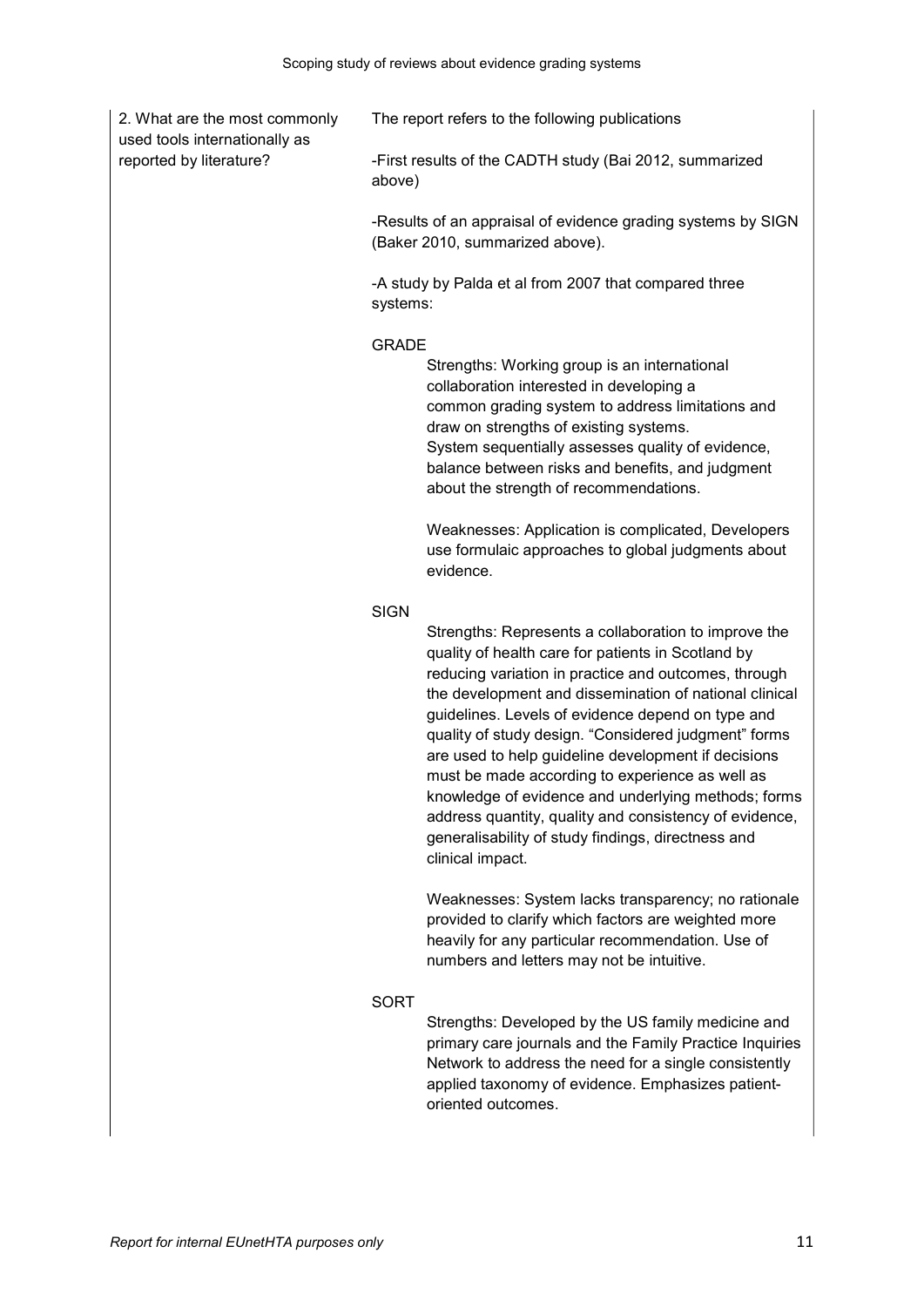Weaknesses: Limited guidance for developers on how to classify studies within numeric categories (1, 2 or 3). Use of numbers and letters may not be intuitive.

-A paper by Schünemann et al from 2006 that provided background for advice to WHO Advisory Committee on Health Research. This paper addressed the following questions: 1. Should WHO grade the quality of evidence? 2. What criteria should be used to grade evidence? 3. Should WHO use the same grading system for all of its recommendations? Taking into account this advice, WHO has decided to use GRADE for grading the quality of evidence and strength of recommendations in their guidelines.

-A study by Atkins et al from 2004 that evaluated six evidence grading systems (ACCP, OCEBM, NHMRC, SIGN, USPSTF, USTFCPS) as part of the work of the GRADE working group. The working group found that there was poor agreement about the sense of the systems; all of the systems used were considered to have important shortcomings when attempting to grade levels of evidence and the strength of clinical recommendations. The OCEBM system worked well for all four types of questions (studies of diagnosis, effectiveness, harm, and prognosis) considered for the appraisal, although it was not without its faults.

-A review by AHRQ in 2002 where the authors identified seven systems that fully addressed all three domains for grading the strength of a body of evidence. This report was updated by Bai et al and findings are described higher in this table.

Conclusions as formulated by the authors (extracts): The evidence grading tools that are more frequently used and highly rated worldwide are.(in alphabetical order) OCEBM, GRADE, NICE and SIGN. There is significant heterogeneity among different 'interest groups'. There is, therefore, a need for a uniform system of grading the rapidly generated evidence so that it can be effectively utilized in clinical practice.

This review identified the following several desirable attributes of a grading system: ease of use, perceived quality or validity of the grading system, and clarity of the output or time taken.

Acronyms: see separate section below.

# 4 Discussion

# Key findings

The identified reviews show that the use of evidence grading systems has become an important step in conducting evidence synthesis. Multiple organisations consider it as an essential process to accurately and transparently move from research findings to conclusions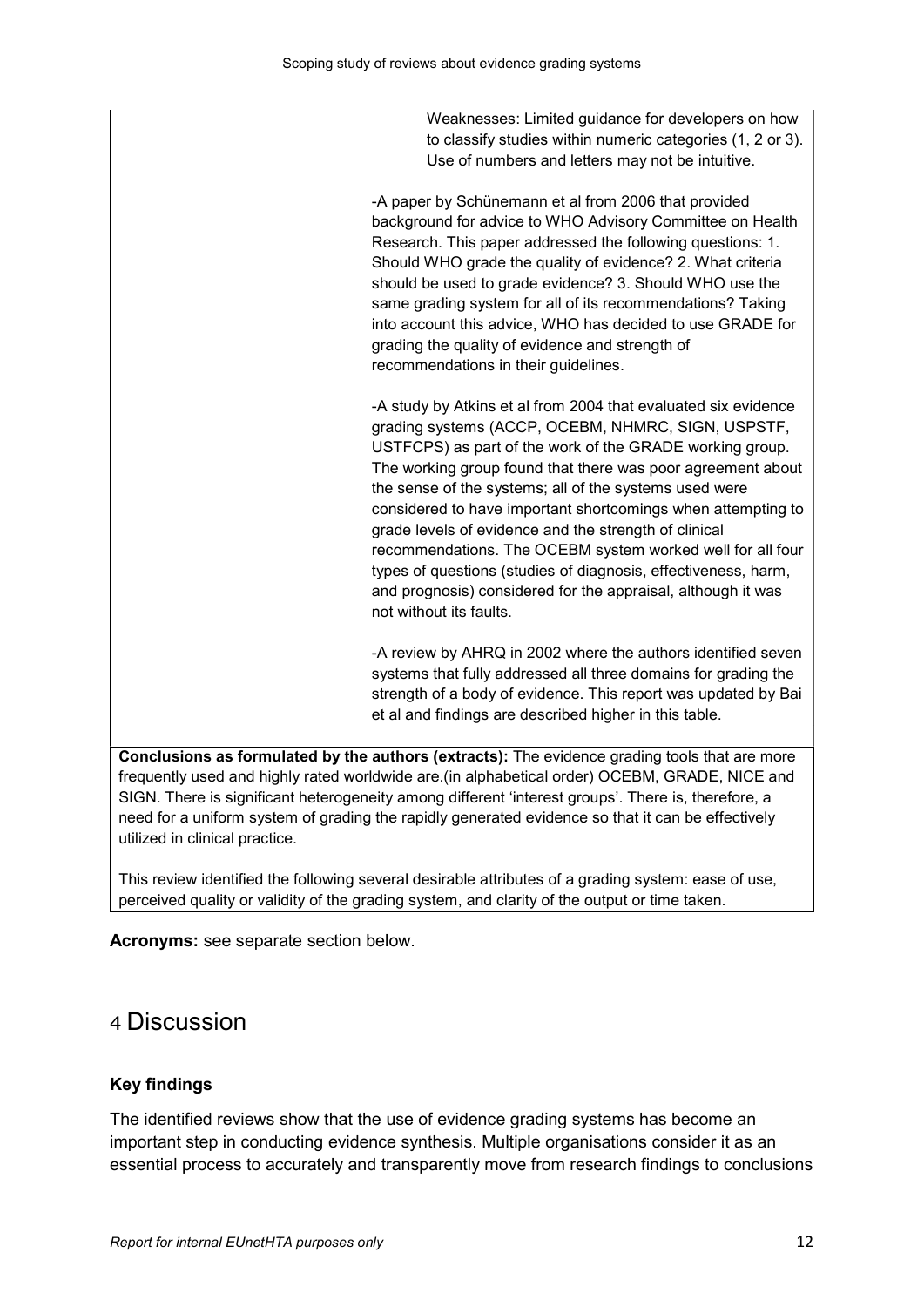and to communicate certainty or uncertainty about the effect estimates of healthcare interventions. The goals is to help policymakers, healthcare providers and patients make well-informed decisions. One review warned about the limitations of current grading systems in general and the potentially serious consequences of inaccurate grading, misinterpretation of grading or of misuse of evidence grades.[2]

Many different evidence grading systems exist and uptake of the systems varies. Multiple institutes active with the development of HTAs and guidelines have appraised the available grading systems in order to identify the most sensible approach. From the studies included in this review, we identified a number of desirable attributes for evidence grading systems. In the table below, we use these attributes to summarize the findings of this scoping study.

| Desirable attribute                                                                                                                                     | <b>Summary of Findings</b>                                                                                                                                                                                                                                                                                                                            |
|---------------------------------------------------------------------------------------------------------------------------------------------------------|-------------------------------------------------------------------------------------------------------------------------------------------------------------------------------------------------------------------------------------------------------------------------------------------------------------------------------------------------------|
| Consideration of at least quality, quantity and<br>consistency of studies for a given question                                                          | Studies by AHRQ and CADTH identified 10<br>evidence grading systems that adequately<br>incorporate these domains.                                                                                                                                                                                                                                     |
|                                                                                                                                                         | EPC AHRQ and the GRADE working group defined<br>the following desired domains: risk of bias,<br>consistency, directness, and precision. Additional<br>domains to be used when appropriate include dose-<br>response association, presence of confounders that<br>would diminish an observed effect, strength of<br>association, and publication bias. |
| Perceived quality or validity of the grading<br>system                                                                                                  | Input from experts on the prominent grading<br>systems lead CADTH to the selection of GRADE.<br>WHO also decided to use GRADE in their guideline<br>programme. SIGN has switched to using GRADE<br>and NICE switched to using GRADE for its<br>guideline programme.                                                                                   |
|                                                                                                                                                         | One study concluded that the majority of grading<br>systems are not validated.                                                                                                                                                                                                                                                                        |
| Reproducibility of evidence grading<br>judgements                                                                                                       | Reliability studies that were based on older<br>versions of GRADE indicated that reproducibility of<br>judgements could be improved. Detailed guidance<br>and supporting tools have been developed since<br>then.                                                                                                                                     |
| Potential to use the same system for every<br>type of question (studies of diagnosis,<br>effectiveness, harm, prognosis and public<br>health questions) | OCEBM, GRADE and NSF-LTC were mentioned as<br>systems that can be applied for a diverse set of<br>questions. Although their might not be a system<br>that works well for every question. Instead of using<br>different grading systems for each type of question,<br>it has been suggested to select one system that will                             |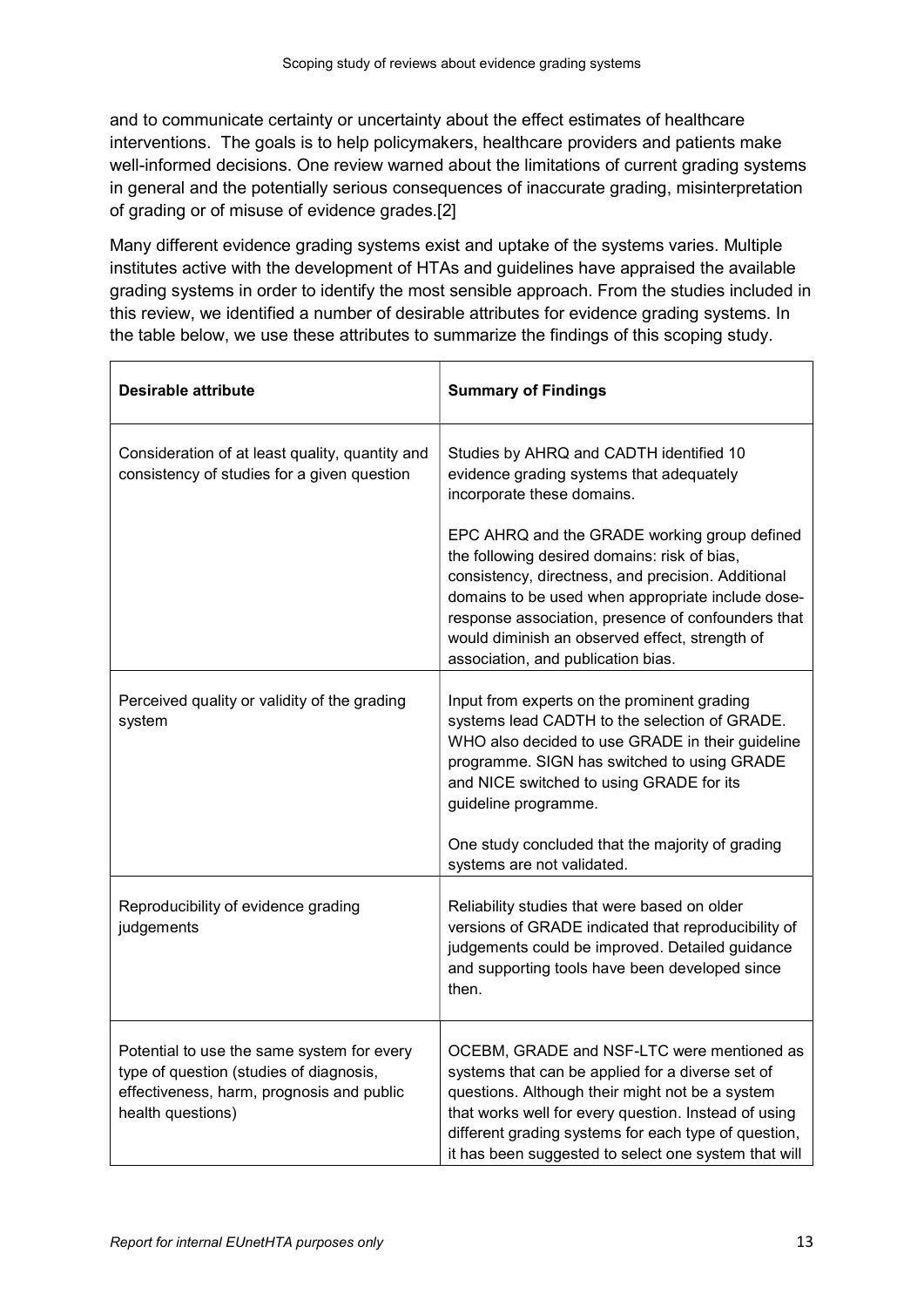|                                                           | most effectively address the predominant type of<br>study design(s) being appraised.<br>One evaluation lead to the selection of a domain<br>specific grading system for nursing. The criteria<br>included applicability to non-RCTs for which the<br>authors gave GRADE a lower score.[6]                         |
|-----------------------------------------------------------|-------------------------------------------------------------------------------------------------------------------------------------------------------------------------------------------------------------------------------------------------------------------------------------------------------------------|
| Ease of use and time required to use the<br>system.       | GRADE was mentioned as a more complicated<br>system, but the availability of supporting tools might<br>remediate this. Time required to use the system<br>was not addressed in the identified studies.                                                                                                            |
| Clarity of the output                                     | Systems that use letters and numbers to grade the<br>evidence might be less intuitive.                                                                                                                                                                                                                            |
| Amount of uptake of the grading system<br>internationally | GRADE and its modified versions appears to be the<br>system that is most commonly used. This finding is<br>based on a sample of published of systematic<br>reviews and HTA's and a survey among INAHTA<br>partners.[1]<br>An advantage with GRADE is that it is the product<br>of an international working group. |
| Continuous improvement process                            | The presence of a continuous improvement<br>process was one of the reasons why CADTH<br>selected GRADE.                                                                                                                                                                                                           |

Although there is no strong direct evidence, it appears from the table above that GRADE has multiple advantages over other systems. Its complexity and uncertainty in relation to reproducibility of judgements are weaknesses, but this might be compensated by the availability of supportive tools.

An additional element is the call for harmonizing evidence grading systems as to establish a uniform approach. Advantages of such a uniform approach includes that confusion about how to interpret the grades could be eliminated and that it would make it impossible to select the grading system that would lead to the highest evidence grades for a specific question.

Today, GRADE and its modified versions appear to be the most often used evidence grading system for systematic reviews and HTA's. While the modified versions might help address specific needs, such modifications also undermine the goal of achieving a uniform approach internationally.[3] Within the appendix we provide an overview of the modifications to GRADE that were described in the included studies.

# Strengths and limitations of this study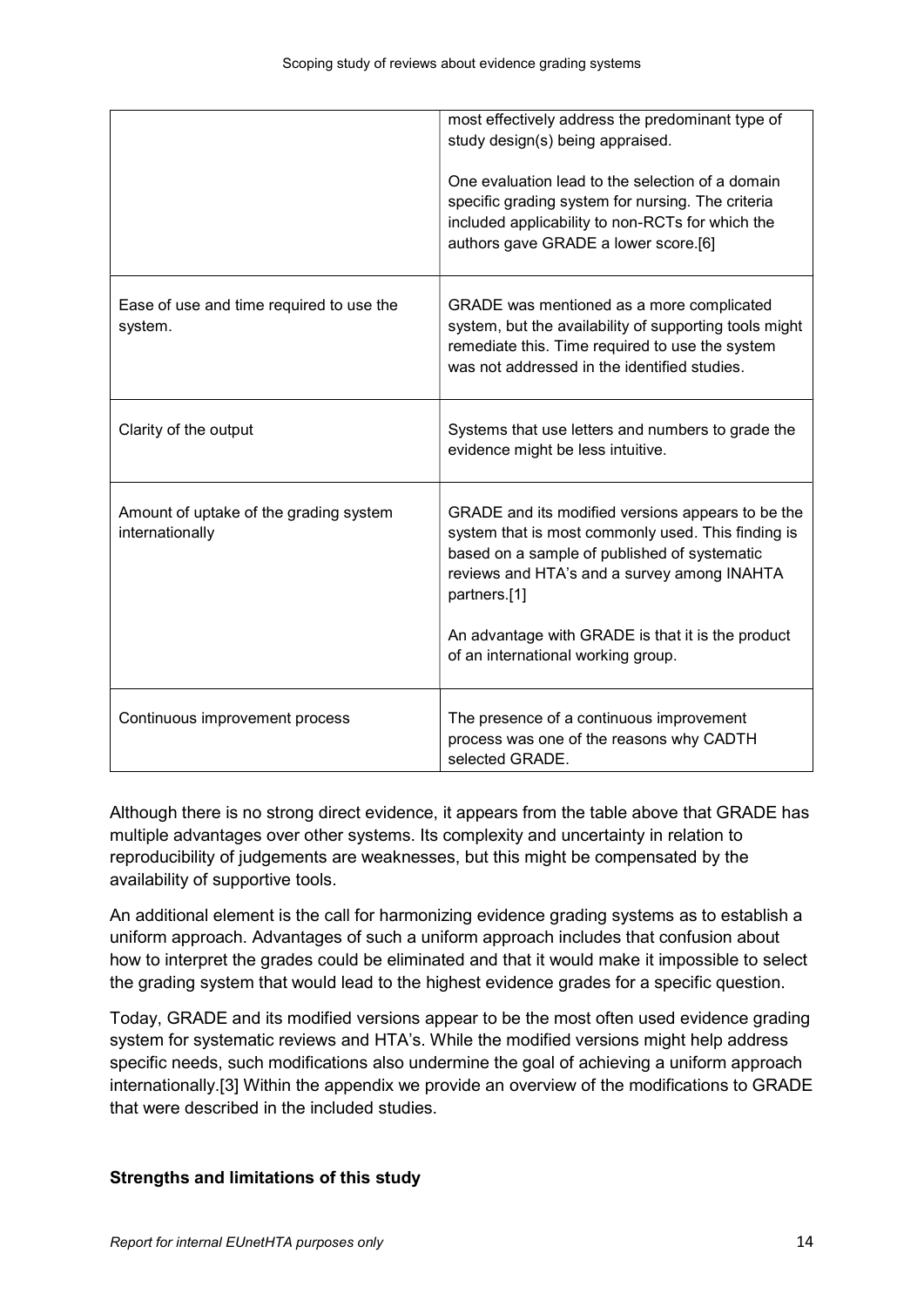The search and extraction process of this scoping review was not as comprehensive as a full systematic review. However, for the purpose of this scoping study, we did not consider this limitation to be significant.

A strength of this review of reviews is that the total of all the reviews allows a multiperspective summary about the diversity of desirable features for evidence grading systems and how the most important systems perform in relation to these features.

The information presented in this scoping review is limited to the content that was included in the selected reviews. During the search we encountered empirical evaluations of evidence grading systems, which were not included in any of the reviews.[11, 12]

We presented the findings as they were reported in the included studies without any further appraisal. We cannot guarantee that the reviews always presented the evidence grading systems as they are intended by the developers of the grading systems.

Some of the findings might also be outdated. Baker et al tried to identify the best appraisal system for different research fields (Therapy, Screening, Diagnosis, Prognosis, Causation, Psychometric studies, Qualitative studies).[7] However, in the meantime important work has occurred. For example, GRADE has now also developed approaches to appraise qualitative studies and prognostic studies. Another example is that some reviews mentioned the SIGN system for grading evidence. In the meantime, SIGN has decided to use GRADE as their grading system.

In some situations, we felt that the findings and conclusions were not fully in line. For example, Corabian et al found that inter-rater reliability for GRADE and its modified versions varied from slight to almost perfect agreement.[1] However, in the conclusions they state that reliability scores are not acceptable.

# 5 Conclusions

Most agree that evidence grading systems offer important benefits when conducting evidence synthesis and when communicating the findings. In the past 10 years, various organisations conducted evaluation studies of grading systems in order to identify which approach would serve their activities best. The included studies formulated desirable attributes for evidence grading systems such as quality and validity, applicability to various research questions, ease of use, understandibility, uptake internationally and the availability of a continuous improvement process.

GRADE appears to be the system that is most often evaluated favourably and that is most commonly used by organisations that are active with HTAs, systematic reviews and clinical practice guidelines. Some organisations have chosen to use GRADE with modifications, although this is an obstacle in the move to more global uniformity.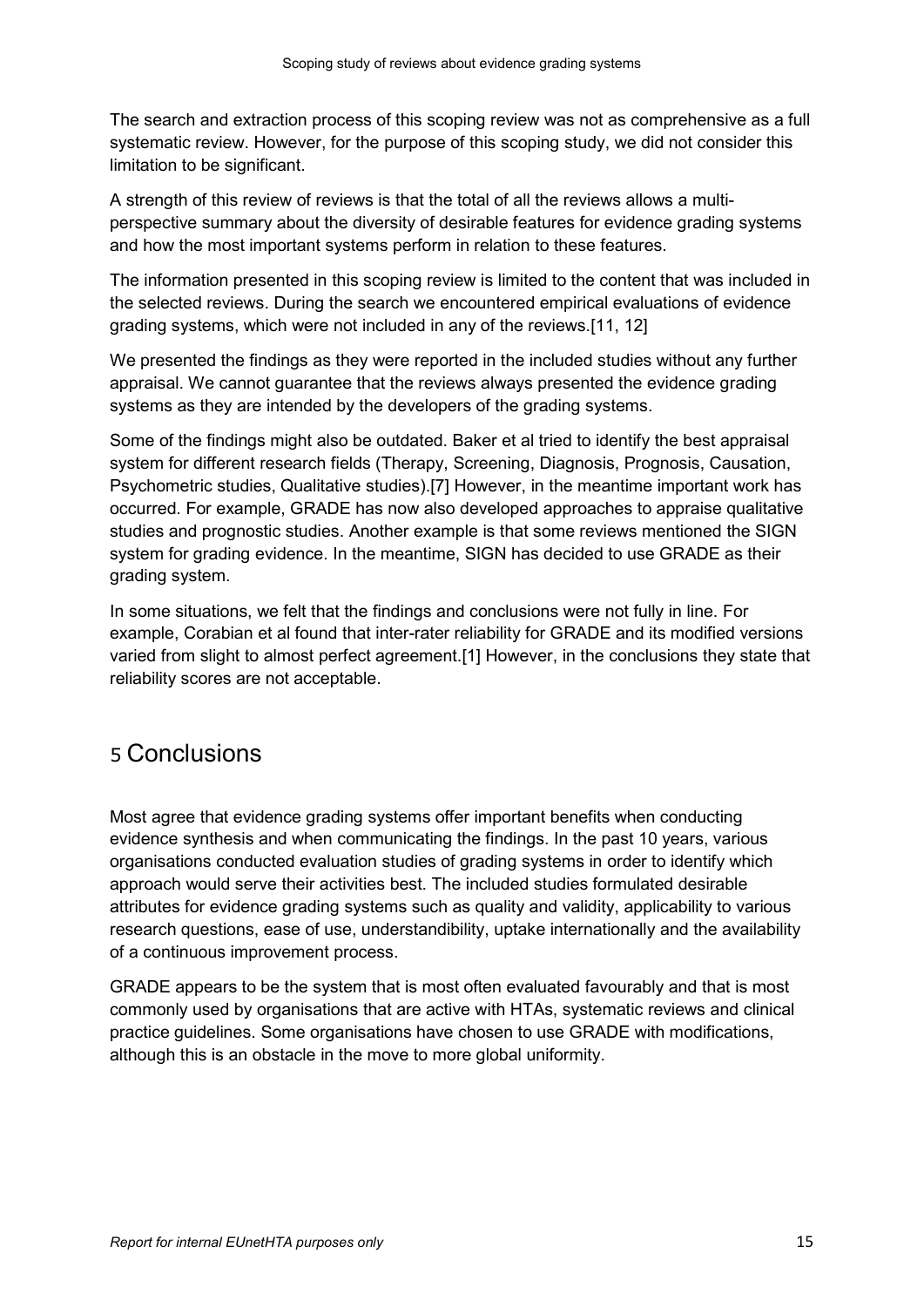# Acronyms

| <b>ACCP</b>    | American College of Clinical Pharmacy                                    |
|----------------|--------------------------------------------------------------------------|
| <b>AGREE</b>   | Appraisal of Guidelines for Research and Evaluation                      |
| <b>AHRQ</b>    | Agency for Healthcare Research and Quality (United States)               |
| <b>AORN</b>    | Association of periOperative Registered Nurses                           |
| <b>CADTH</b>   | Canadian Agency for Drugs and Technologies in Health                     |
| <b>COMPUS</b>  | Canadian Optimal Medication Prescribing and Utilization Service          |
| <b>EGAPP</b>   | Evaluation of Genomic Applications in Practice and Prevention initiative |
| <b>EPC</b>     | <b>Evidence-based Practice Center</b>                                    |
| <b>GATE</b>    | <b>Graphic Appraisal Tool for Epidemiology</b>                           |
| <b>GRADE</b>   | Grading of Recommendations Assessment, Development and                   |
|                | Evaluation                                                               |
| <b>HTA</b>     | <b>Health Technology Assessment</b>                                      |
| <b>INAHTA</b>  | International Network of Agencies for Health Technology Assessment       |
| <b>NHMRC</b>   | National Health and Medical Research Council (Australia)                 |
| <b>NICE</b>    | National Institute of Clinical Excellence                                |
| NSF-LTC        | National Service Framework for Long Term                                 |
|                | Conditions                                                               |
| <b>OCEBM</b>   | <b>Oxford Centre for Evidence Based Medicine</b>                         |
| <b>ONS</b>     | <b>Oncology Nursing Society</b>                                          |
| <b>RCT</b>     | <b>Randomised Controlled Trial</b>                                       |
| <b>SIGN</b>    | Scottish Intercollegiate Guideline Network                               |
| <b>SORT</b>    | <b>Strength of Recommendation Taxonomy</b>                               |
| <b>USPSTF</b>  | United States Preventive Services Task Force                             |
| <b>USTFCPS</b> | United States Task Force on Community Preventive Services                |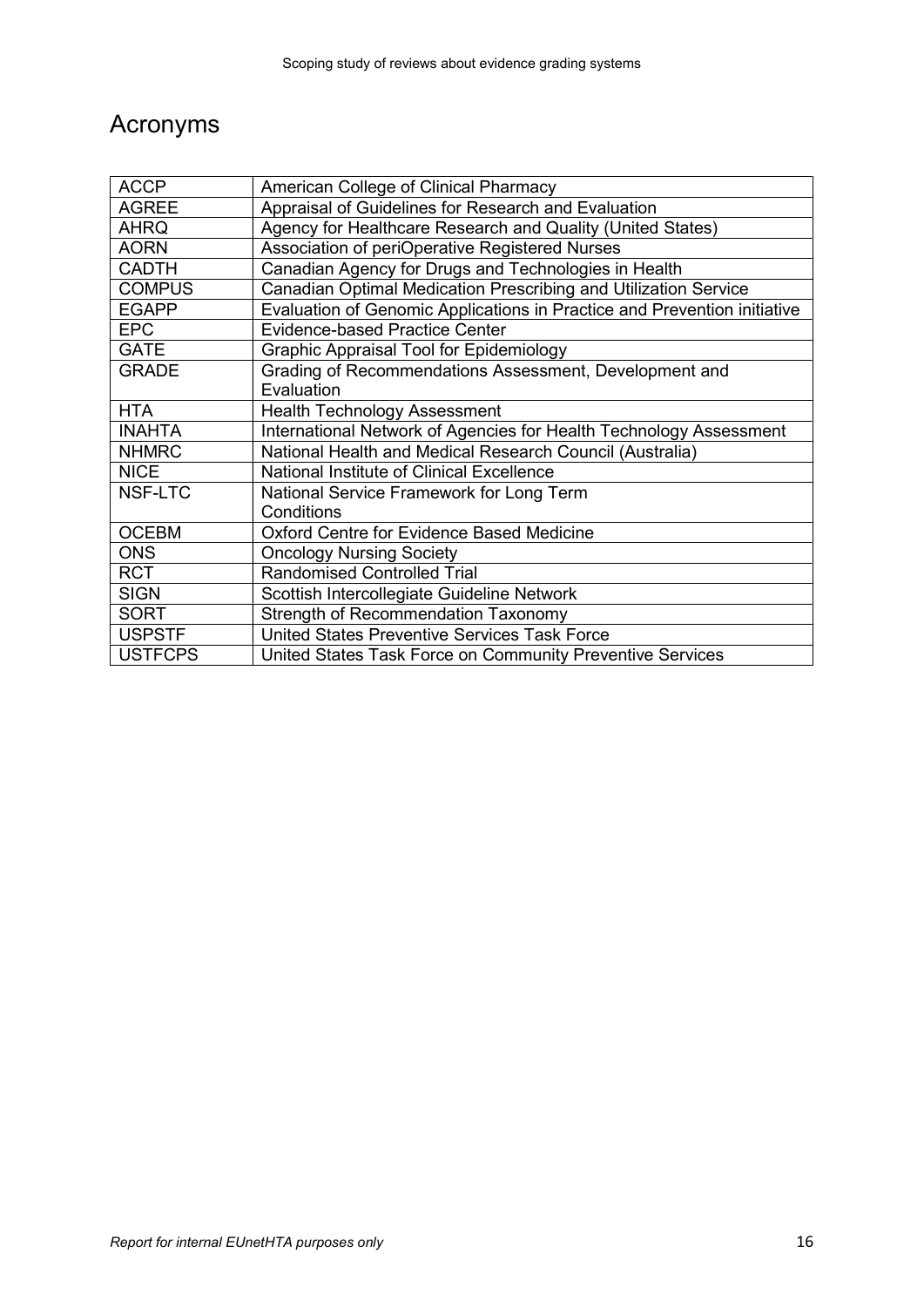# References

1. Corabian P, Tjosvold L, Harstall C. Evidence grading systems used in health technology assessment practice. Edmonton (AB): Institute of Health Economics; 2018. 2. Irving M, Eramudugolla R, Cherbuin N, Anstey KJ. A critical review of grading systems: implications for public health policy. Evaluation & the health professions. 2017;40(2):244-62.

3. Andreyeva N, Rebrova O, Zorin N, Avxentyeva M, Omelyanovsky V. Systems for Grading Evidence and Recommendations: Comparison and Prospects for Unification. Medical Technologies. 2012.

4. Gopalakrishna G, Langendam MW, Scholten RJ, Bossuyt PM, Leeflang MM. Guidelines for guideline developers: a systematic review of grading systems for medical tests. Implementation science. 2013;8(1):78.

5. Bai A, Shukla V, Bak G, Wells G. Quality assessment tools project report. Ottawa: Canadian Agency for Drugs and Technologies in Health; 2012. Report No.: 1897465882. 6. Steelman VM, Pape T, King CA, Graling P, Gaberson KB. Selection of a method to

rate the strength of scientific evidence for AORN recommendations. AORN journal. 2011;93(4):433-44.

7. Baker A, Young K, Potter J, Madan I. A review of grading systems for evidence-based guidelines produced by medical specialties. Clinical medicine. 2010;10(4):358-63.

8. Owens DK, Lohr KN, Atkins D, Treadwell JR, Reston JT, Bass EB, et al. Grading the strength of a body of evidence when comparing medical interventions-Agency for Healthcare Research and Quality and the Effective Health Care Program. J Clin Epidemiol. 2010;63(5):513-23.

9. Faggion Jr CM. Grading the quality of evidence and the strength of recommendations in clinical dentistry: a critical review of 2 prominent approaches. Journal of Evidence Based Dental Practice. 2010;10(2):78-85.

10. Ali W. What assessment tools are used both in New Zealand and in other countries for grading of evidence? HSAC Report. Health Services Assessment Collaboration, University of Canterbury; 2009.

11. Roos C, Borowiack E, Kowalska M, Zapalska A, Mol B, Mignini L, et al. What do we know about tocolytic effectiveness and how do we use this information in guidelines? A comparison of evidence grading. BJOG: An International Journal of Obstetrics & Gynaecology. 2013;120(13):1588-98.

12. Cooper NA, Khan KS, Clark TJ. Evidence quality in clinical guidelines: a comparison of two methods. Acta obstetricia et gynecologica Scandinavica. 2015;94(12):1283-9.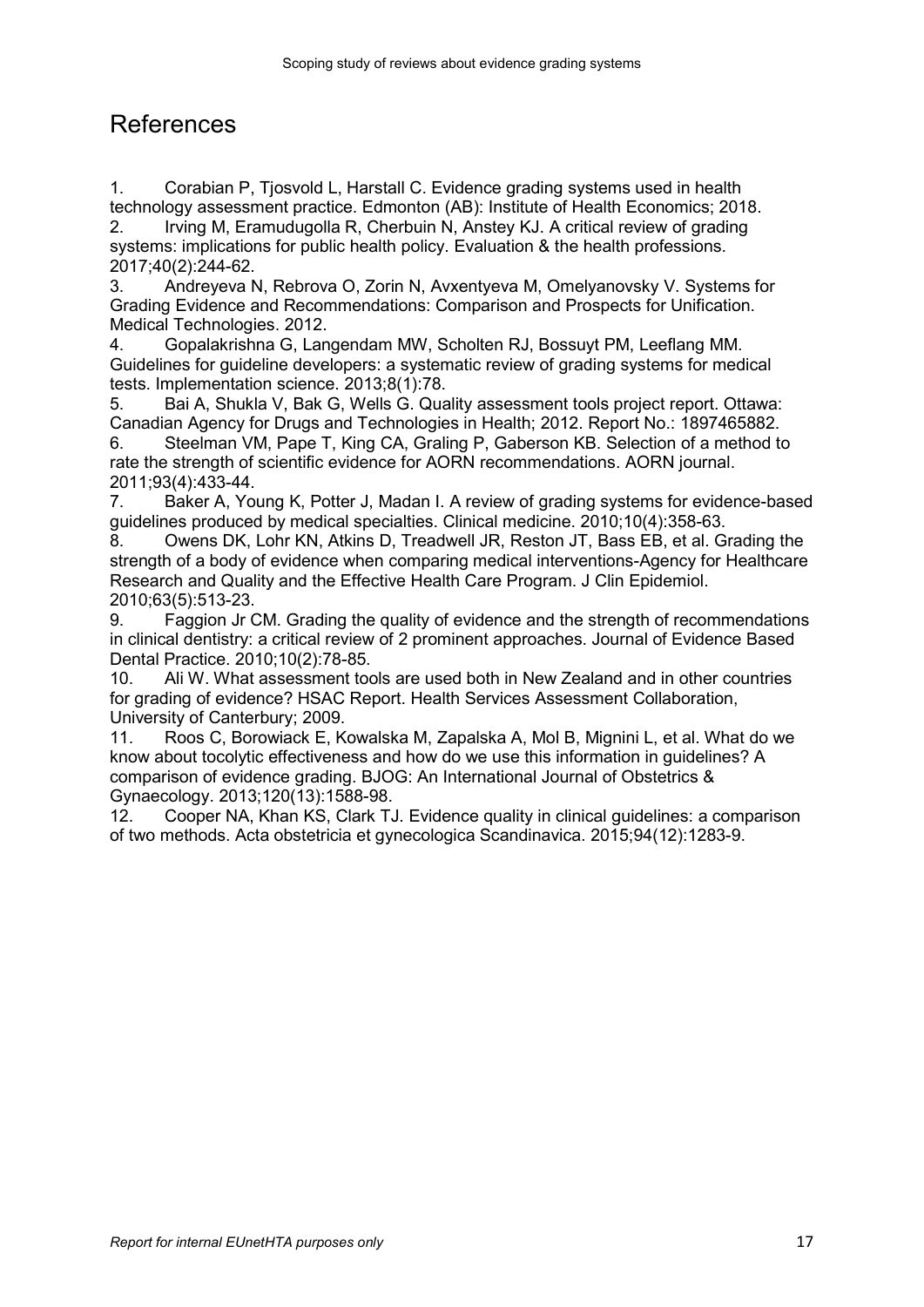# Appendix

# Overview of GRADE modifications

In the table below, we describe which GRADE modifications were mentioned in the reports that we selected for this scoping study. Under GRADE modifications we also include partial use of the system.

This summary does not account for organisations that may have discussed GRADE and eventually decided to adopt it without modifications.

While some evidence grading systems have comparable elements, this overview only includes those systems for which it is explicitly stated that they are a modified GRADE version or that they used parts of the GRADE approach.

# AHRQ ECP (as described in Corabian 2018,[1] Owens 2010[8])

Context: The AHRQ EPC approach is primarily used for systematic reviews on effectiveness of preventive and therapeutic interventions, and may relate to research on diagnostic tests, screening strategies, and health services interventions, as well as effects of exposures (characteristics or risk factors) on health outcomes. Diverse stakeholders use EPC reviews for developing guidelines or making clinical or health policy decisions and they may have quite different views on how much, or little, the evidence applies to populations of interest to them.

### Modifications:

The differences between the two approaches involve some terminology, purposes of grading the body of evidence, and instructions on how to assess evidence domain characteristics.

The AHRQ EPC guidance is designed to separate the raters of the strength of evidence from the decision-makers.

EPC researchers grade the strength of evidence for individual outcomes not across outcomes, and do not make or grade clinical recommendations.

EPCs may either move up the initial rating of strength of evidence based on observational studies to moderate or move down the initial rating based on RCTs to moderate or low. EPCs can take into account criteria other than those specified by GRADE in assessing the risk of bias of observational (nonrandomized) studies to moderate, but changing the assessment of observational studies for risk of bias (from low to moderate) should be done judiciously.

A wide array of groups use EPC reports and the context and populations these users consider relevant may differ. For this reason, the AHRQ EPC approach has chosen to make judgments about applicability explicit and separate from assessments of other domains of strength of evidence. In doing so, AHRQ EPC aim to make it clear when statements about the evidence are based on applicability rather than on other aspects of the evidence. GRADE also addresses applicability and incorporates it within the general concept of directness. EPC reports will have a discussion and information about applicability, and the intention is for the various users and audiences to read this section of the report and make their own judgments. In the EPC approach, the directness evaluation is limited to appraising if intermediate or surrogate outcomes were used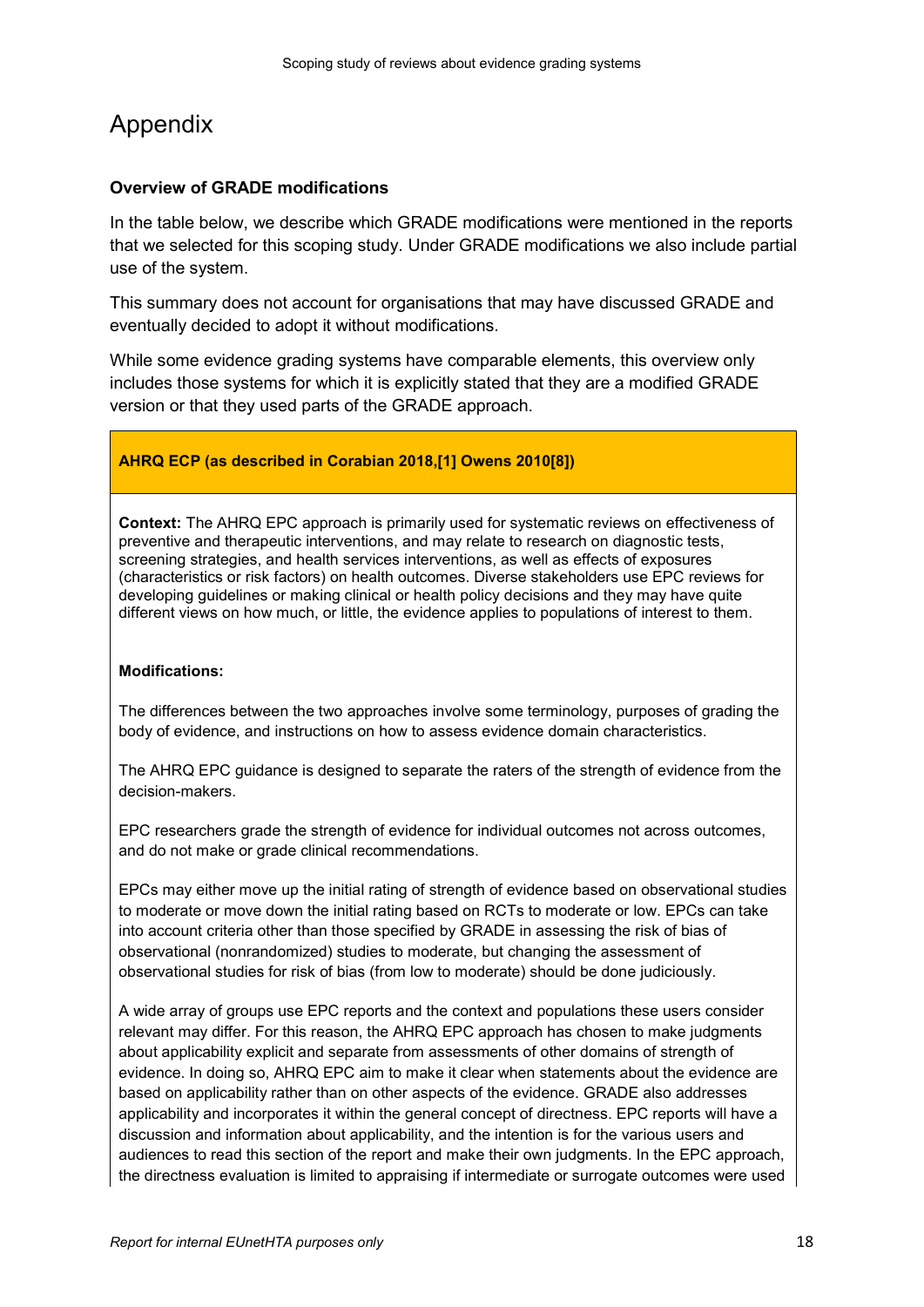instead of ultimate health outcomes and if more than one body of evidence is required to link interventions to the most important health outcomes (e.g. studies of A vs. C, B vs C, but no studies on A vs B)

\*A detailed comparison of the EPC and GRADE approaches is available in the EPC methods handbook.

# NICE (as described in Ali 2009[10])

Context: Questions about interventions in NICE clinical guidelines. NICE recommends GRADE as the first approach to quality assessment for all guidelines, including those covering public health and social care topics. NICE recommends GRADE-CERQual for qualitative evidence.

### Modifications:

The approach taken by NICE differs from the standard GRADE and GRADE-CERQual system in 2 ways:

It also integrates a review of the quality of cost-effectiveness studies,

It does not use 'overall summary' labels for the quality of the evidence across all outcomes or for the strength of a recommendation, but uses the wording of recommendations to reflect the strength of the evidence.

In addition, although GRADE does not yet cover all types of review questions, GRADE principles can be applied and adapted to other types of questions.

Further the NICE manual states that any substantial changes, made by the developer, to GRADE should be agreed with NICE staff with responsibility for quality assurance before use. If GRADE or GRADE-CERQual is not appropriate for the evidence review, evidence statements should be included. Examples of where evidence statements may be needed are review questions covering prognosis/clinical prediction models (where data cannot be pooled), review questions covering service delivery, or where formal consensus approaches have been taken to answer a review question.

\*Description supplemented with info from NICE guideline manual.

### Cochrane Collaboration (as described in Ali 2009[10])

Context: Development of Cochrane systematic reviews

Modifications: The Cochrane Collaboration has adopted the principles of the GRADE system for evaluating the quality of evidence for outcomes reported in systematic reviews. This assessment was phased in together with the introduction of the 'Summary of findings' table.

\* Description supplemented with additional info from Cochrane Handbook.

### Other organizations (as described in Ali 2009[10])